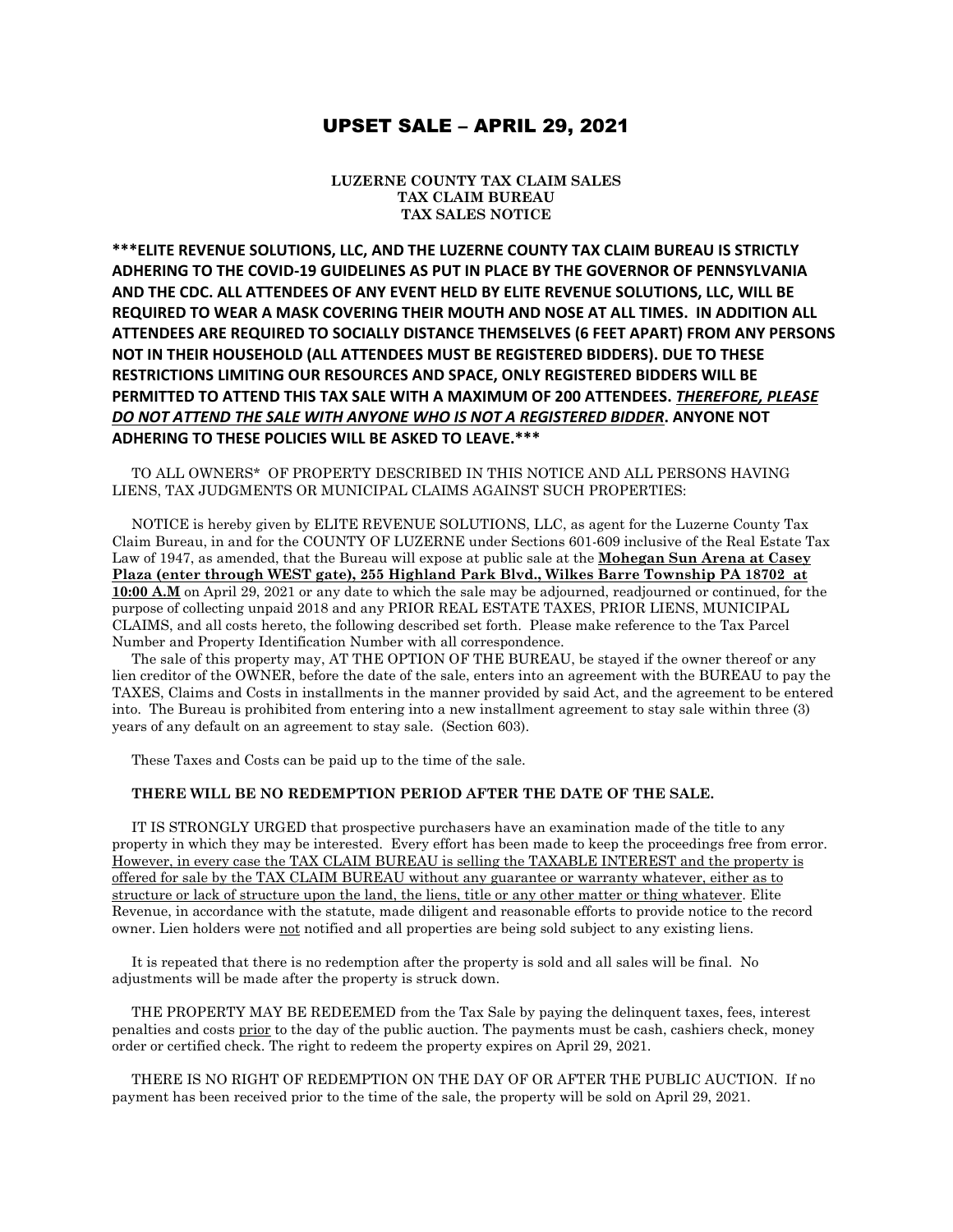Pursuant to 68 P.S. 2117(c)(3), properties in the following municipalities may be subject to a trump bid by North East Pennsylvania Land Bank Authority prior to public auction: Avoca Borough, Duryea Borough, Hughestown Borough, Jenkins Township, Pittston City, West Pittston Borough.

Prospective purchasers at all tax sales are required to certify as follows:

- 1. In accordance with Section 619a of the Real Estate Tax Sale Law, 72 P.S. § 5860.619a, a successful bidder shall be required to provide certification to the Bureau that such person is not delinquent in paying real estate taxes owed to taxing bodies within Luzerne County\*\*, nor is the bidder acting on behalf of another individual or entity who is delinquent in paying real estate taxes owed to taxing bodies within Luzerne County; and
- 2. In accordance with Section 619a of the Real Estate Tax Sale Law, 72 P.S. § 5860.619a, a successful bidder shall be required to provide certification to the Bureau that such person is not delinquent in paying municipal utility bills owed to municipalities within Luzerne County, nor is the bidder acting on behalf of another individual or entity who is delinquent in paying municipal utility bills owed to municipalities within Luzerne County.
- 3. Prospective bidders must register prior to sale. **NO REGISTRATION WILL BE TAKEN THE DAY OF THE SALE.**
- 4. A successful bidder shall not tender a bad check to the Tax Claim Bureau when purchasing property in the sale. If this should occur that bidder shall not be permitted to bid on any properties in future sales and will be referred to the Luzerne County District Attorney's Office for prosecution under Pennsylvania Crimes Code, 18 Pa. C.S.A §4105 which may lead to a CONVICTION OF A FELONY OF THE THIRD DEGREE.
- 5. Pursuant to Section 601 (d) of the Real Estate Tax Sale Law, 72 P.S. § 5860.601 (d), prospective bidders must certify that they have not had a landlord license revoked in any municipality in Luzerne County and that they are not acting as an agent for a person whose landlord license has been revoked.

**PAYMENT BY THE SUCCESSFUL BIDDER IS DUE THE DAY OF SALE AND SHALL BE MADE IN THE FORM OF CASH, CERTIFIED CHECK, OR MONEY ORDER.** In the event that a successful bidder does not tender payment in full for any bid by 4:00 p.m. on April 29, 2021, the bid will be nullified and the bidder will not be permitted to bid at future tax sales conducted by the Luzerne County Tax Claim Bureau.

 Certification forms are available in the Tax Claim Bureau or on-line at www.luzernecountytaxclaim.com. Click on Upset Sale and bidder's certification.

 IMPORTANT: Right to surplus sale proceeds. If the property is not redeemed from public sale and you are the record owner, then you are entitled to sale proceeds which exceed taxes, interest, penalties, costs, Commonwealth Liens, Municipal Liens, Government Liens and Judgment Liens.

Interest accrues at the rate of 9% per year, at ¾% each month effective February 1, of each year.

 The County of Luzerne does not discriminate on the basis of race, color, national origin, sex, religion, age, disability, or familial status in employment or the provision of services.

 The Mohegan Sun Arena at Casey Plaza is a facility accessible to persons with disabilities. Please notify this Tax Claim Bureau if special accommodations are required. The Tax Claim Bureau can be contacted at (570) 825-1512 or by fax at (570) 820-6339, or by TDD (570) 825-1860.

 IF YOU HAVE ANY QUESTIONS AS TO WHAT YOU MUST DO PLEASE CONTACT THE TAX CLAIM BUREAU AT (570) 825-1512.

Elite Revenue Solutions, LLC Agent for the Luzerne County Tax Claim Bureau Sean P. Shamany, Director

\* "Owner," the person in whose name the property is last registered, if registered according to law, or, if not registered acording to law, the person whose name last appears as an owner of record on any deed or instrument of conveyance recorded in the county office designated for recording, and in all other cases means any person in open, peaceable and notorious possession of the property, as apparent owner or owners thereof, or the reputed owner or owners thereof, in the neighborhood of such property.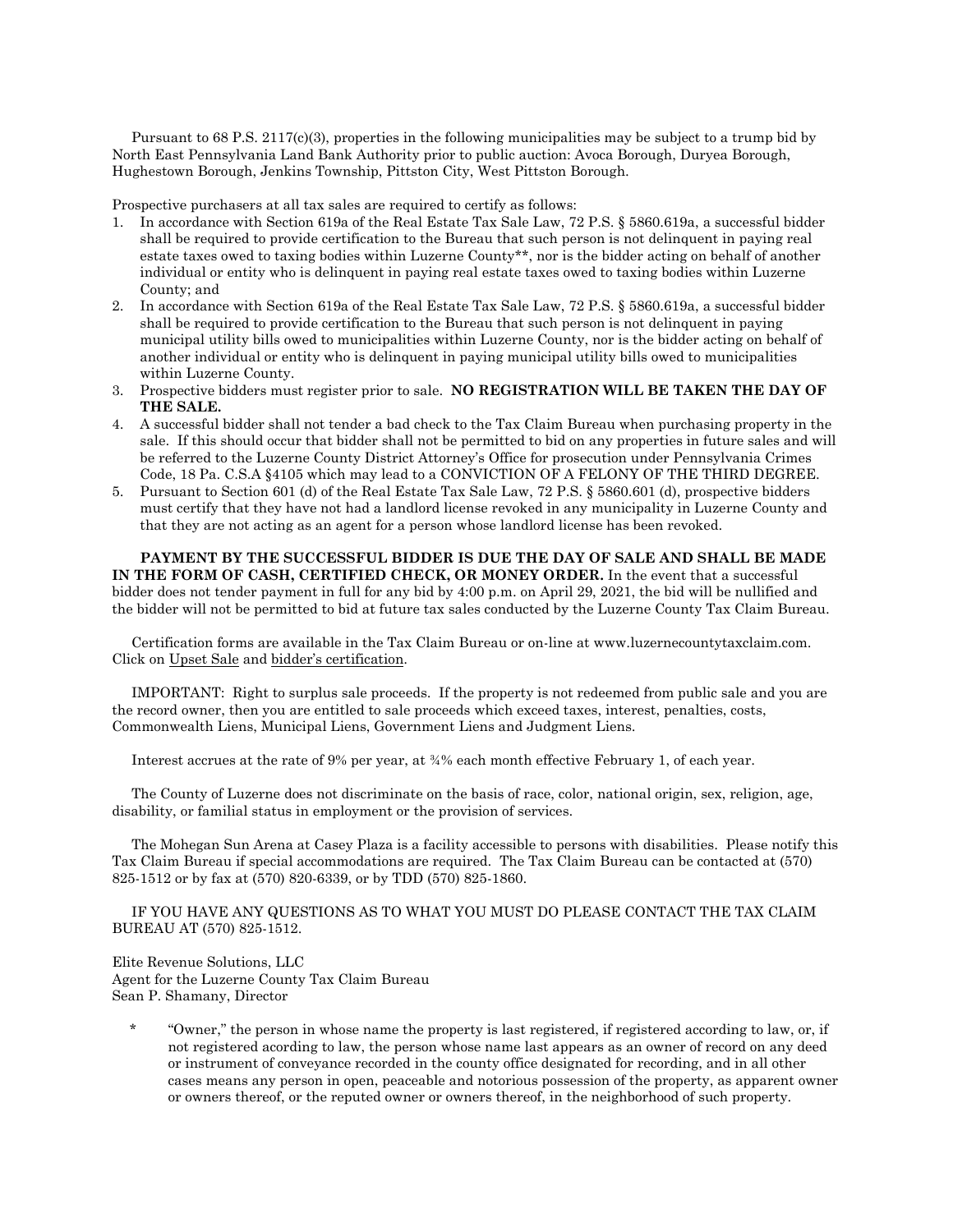\*\* The successful bidder is also certifying that they are not the owner of the property, as the owner has no right to purchase his own property pursuant to Section 618 of the Real Estate Tax Sale Law. A change of name or business status shall not defeat the purpose of this section. For the purpose of this section, "owner" means any individual, partner, shareholder, trust, partnership, limited partnership, corporation or any other business association or any trust, partnership, limited partnership, corporation or any other business association that has any individual as part of the business association who had any ownership interest or rights in the property.